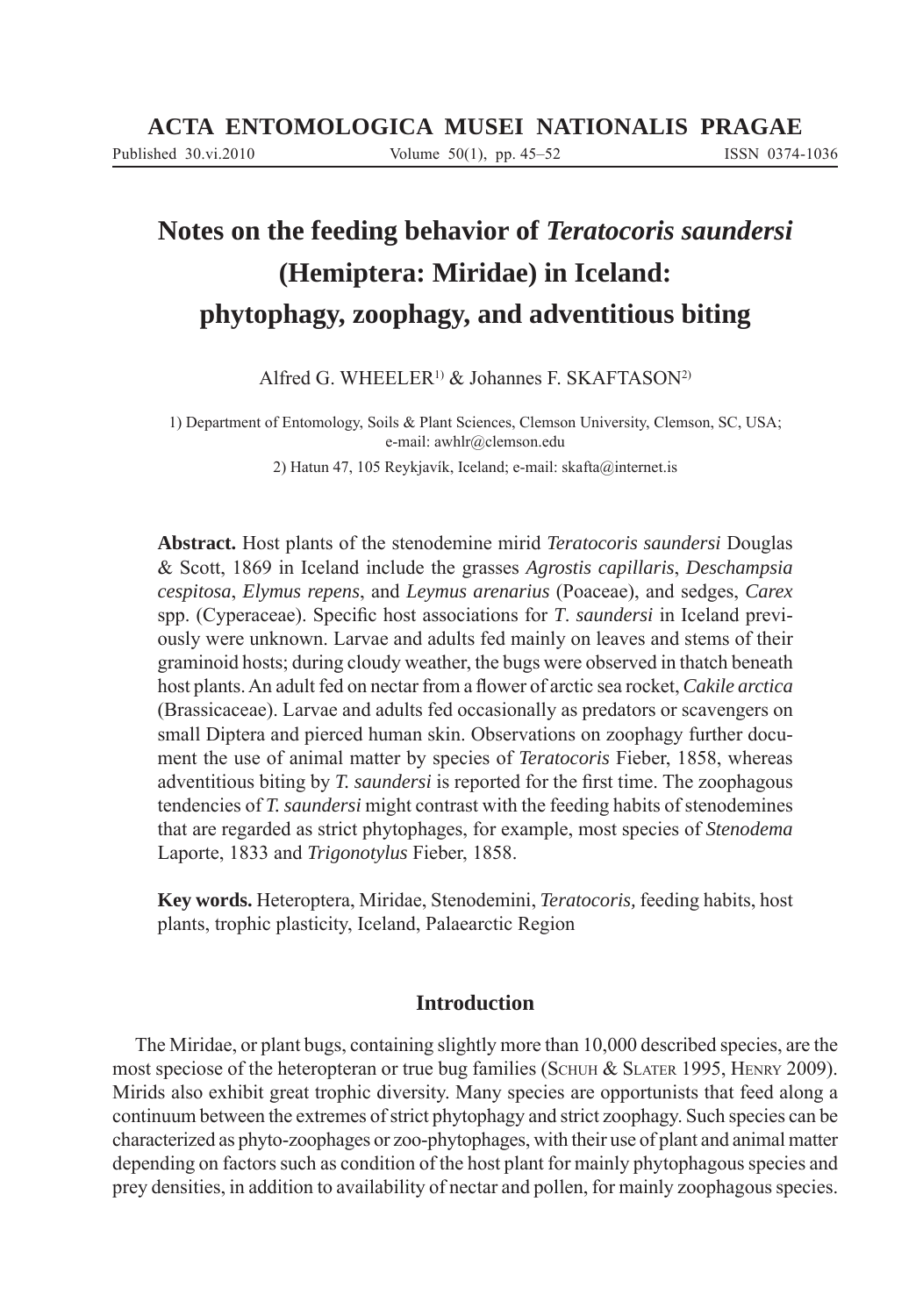Plant-feeding mirids produce an array of symptoms that range from slight foliar chlorosis (in some cases, host plants remain asymptomatic) to shot-holing and tattering of foliage and lesions and cankers on stems. Predators include generalists that feed on a wide range of small arthropods and their eggs, as well as specialists on mites (Acari), planthoppers (especially Delphacidae), thrips (Thysanoptera), armored scale insects (Diaspididae), and lace bugs (Tingidae). Plant bugs of nearly all principal subfamilies and tribes also feed as scavengers (KULLENBERG 1944, WHEELER 2001, and references therein).

Zoophagy in the Miridae might be least developed in the subtribe Monaloniina (*sensu* SCHUH 1995) of the bryocorine tribe Bryocorini, and the mirine tribe Stenodemini. Stenodemines, however, feed occasionally as predators and scavengers (WHEELER 2001). Most of what is known about zoophagy in the genus *Teratocoris* Fieber, 1858 is the result of KULLENBERG's (1944) monumental studies on the biology of Swedish Miridae. Herein, we present observations on the feeding behavior of *T. saundersi* Douglas & Scott, 1869 in Iceland, including phytophagy, zoophagy, and adventitious biting.

# **Material and methods**

Host plants and feeding habits of *T. saundersi* were observed periodically (by JFS) in grasslands of Iceland from 2003 to 2009. Observations included Akureyri (ca. 65°40′N, 18°06′W) in the north, and Reykjavík (ca. 64°09′N, 21°57′W) and Eyrarbakki (ca. 63°52′N, 21°09′W) in the south. For observations of predation, scavenging, and biting, approximate times and weather conditions were recorded; several instances of zoophagy and biting were photographed. The principal host plants for observations were colonial bent grass (*Agrostis capillaris* L.) and European dunegrass (*Leymus arenarius* (L.) Hochstetter). Specimens of *T. saundersi* were identified by Thomas J. Henry, and voucher material has been deposited in the National Museum of Natural History, Smithsonian Institution, Washington, DC.

We refer to the piercing of human skin as 'adventitious biting'. We thus follow SCHAEFER (2000), who used that term to distinguish occasional or incidental biting from that of obligately haematophagous heteropterans such as cimicids and triatomine reduviids.

# **Results**

#### *Teratocoris saundersi* **Douglas & Scott, 1869**

**Taxonomy.** *Teratocoris*, a Northern Hemisphere genus, comprises 10 species: four Holarctic, including *T. saundersi*; four Palaearctic; and two Nearctic (SCHWARTZ 2008). Described from Great Britain by DOUGLAS & SCOTT (1869), *T. saundersi* is a pale green or yellowish-green stenodemine mirid, with a median, longitudinal line on the head and pronotum; the collar and scutellum often are black. Adults vary in color, overall size ( $\triangle$ : 4.2–5.6 mm;  $\Omega$ : 5.2– 6.4 mm), and length of the antennae and legs. Females typically are brachypterous (BUTLER 1923; KULLENBERG 1944; WAGNER & WEBER 1964; KELTON 1966, 1980; WOODROFFE 1967). According to FRISTRUP (1945), all females are brachypterous in Iceland, whereas males vary in wing length; LINDROTH et al. (1973) stated that most specimens in Iceland are brachypterous. SCHWARTZ (2008) referred to wing dimorphism in this plant bug as submacropterous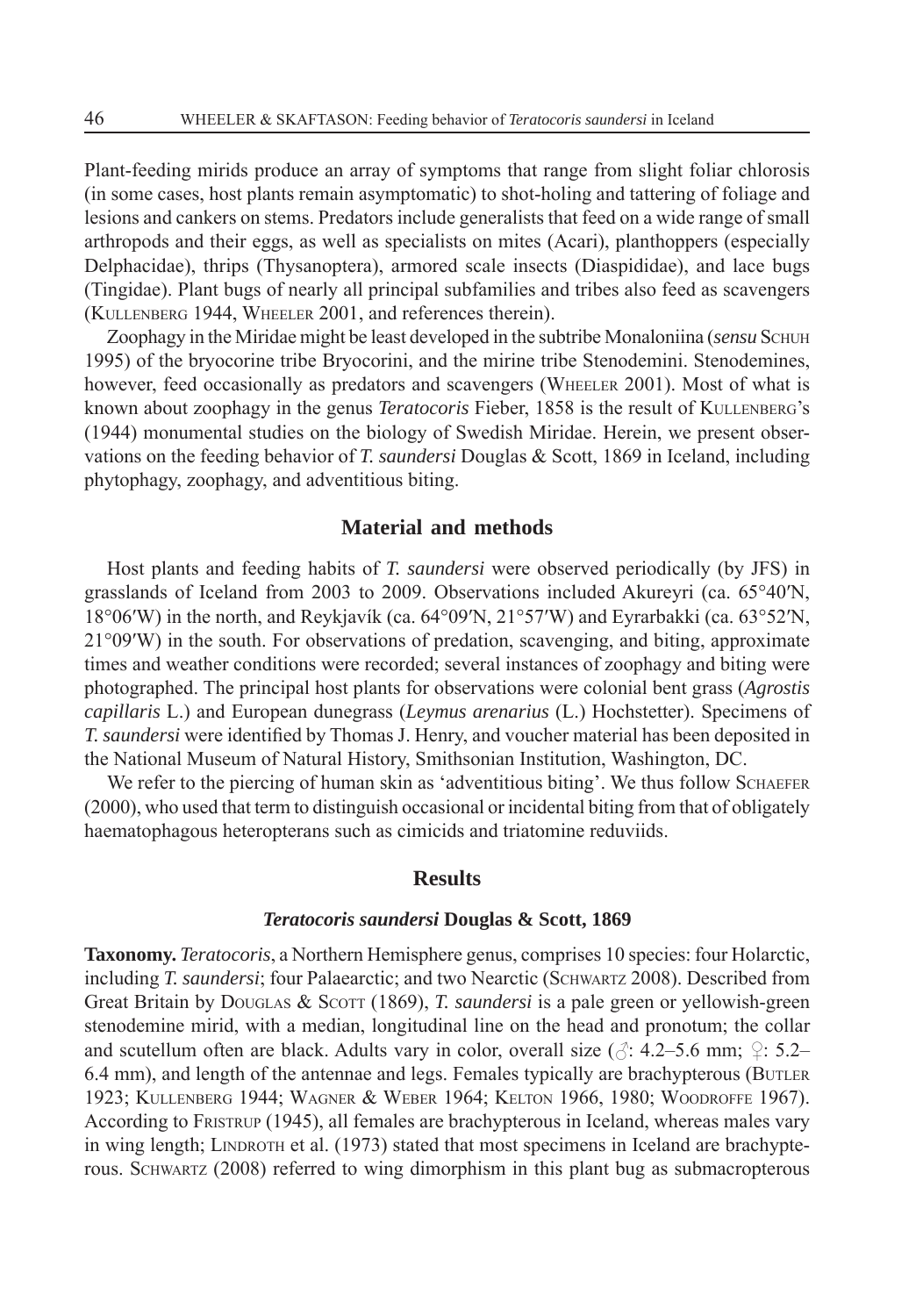rather than brachypterous. Examination of the male and female genitalia is needed to confirm identifications based on antennal, pronotal, and other characters. The left margin of the male genital capsule bears a slender, angular process; the fifth abdominal segment of the female bears a small median process (KELTON 1966, 1980).

Names considered junior synonyms of *T. saundersi* are *T. flori* J. Sahlberg, 1873, described from Russia; *T. herbaticus* Uhler, 1887, described from Labrador, Canada; and *T. lineatus* Wagner, 1952, described from Germany, Holland, Russia, and Sweden (SCHUH 1995, 2009; KERZHNER & JOSIFOV 1999).

**Distribution**. Teratocoris saundersi has been termed an 'arctic-alpine' (SOUTHWOOD 1957) or 'circumarctoboreal' (VINOKUROV 1988) plant bug. In North America, it is known from Canada (British Columbia, Labrador, Manitoba, Newfoundland, Northwest Territories, Nunavut, Quebec, Saskatchewan, and Yukon Territory) (KELTON 1966, MAW et al. 2000) and the northern United States (Alaska, Colorado, and Wyoming (WHEELER & HENRY 1992). The extensive European range includes Denmark, Estonia, Finland, France, Germany, Greece, Iceland, Ireland, Latvia, the Netherlands, Norway, Poland, Russia (Central European & Northern Territory), and Sweden. In Asia, *T. saundersi* is known from China (Northern Territory) and Russia (East & West Siberia and Far East) (KERZHNER & JOSIFOV 1999).

**Overview of bionomics.** Host plants in Canada are *Carex* and *Scirpus* spp. (Cyperaceae) and 'grasses' (SCUDDER 1997), including *Calamagrostis* sp. (Poaceae) (KELTON 1966). Typical Eurasian habitats are bogs, marshes, and other wetlands, as well as meadows and steppe slopes (KULLENBERG 1944, SOUTHWOOD & LESTON 1959, VINOKUROV 1988). This univoltine plant bug overwinters in the egg stage. Larvae feed mainly on the vegetative and reproductive structures of various graminoids: grasses, rushes (Juncaceae), and sedges (KULLENBERG 1944, SOUTHWOOD & LESTON 1959). Among numerous hosts in Sweden, the rush *Juncus gerardii* Loisel, the sedges *Scirpus* spp., and the grass *Puccinellia maritima* (Hudson) Wahlenberg (as *Glyceria distans maritima*) are especially important. Its host range in Sweden is broader than that of *T. antennatus* (Boheman, 1852), which often co-occurs with *T. saundersi* (KULLENBERG 1944). In Britain, *T. saundersi* uses the same three hosts considered primary in Sweden, in addition to the sedges *Eleocharis* sp. and *Schoenoplectus tabernaemontani* (K. C. Gmelin) Palla and the grass *Phragmites australis* (Cavanilles) Trinius ex Steudel (SOUTHWOOD & LESTON 1959). *Teratocoris saundersi* is mainly phytophagous but occasionally feeds on aphids, adults and pupae of small Diptera, and pupae of Hymenoptera. In Sweden, its tendency toward zoophagy appears to be less than that of *T. antennatus*. Mating begins in Sweden by late June to early July and continues until mid-July, with adults present until mid-August (KULLENBERG) 1944). In the British Isles, adults are found from mid- to late July until October (SOUTHWOOD & LESTON 1959). Adults in parts of northern Asia (Yukutia in the Russian Far East) appear by early July (STEPANOV 2008).

FRISTRUP (1945) noted that this plant bug's range in Iceland is limited to areas dominated by grasses and sedges. The bug is regarded as a halobiont in Sweden (KULLENBERG 1944), but in Iceland it is not restricted to coastal areas (FRISTRUP 1945, LINDROTH et al. 1973). Larvae in Iceland are found in early summer, with adults first appearing in June (FRISTRUP 1945).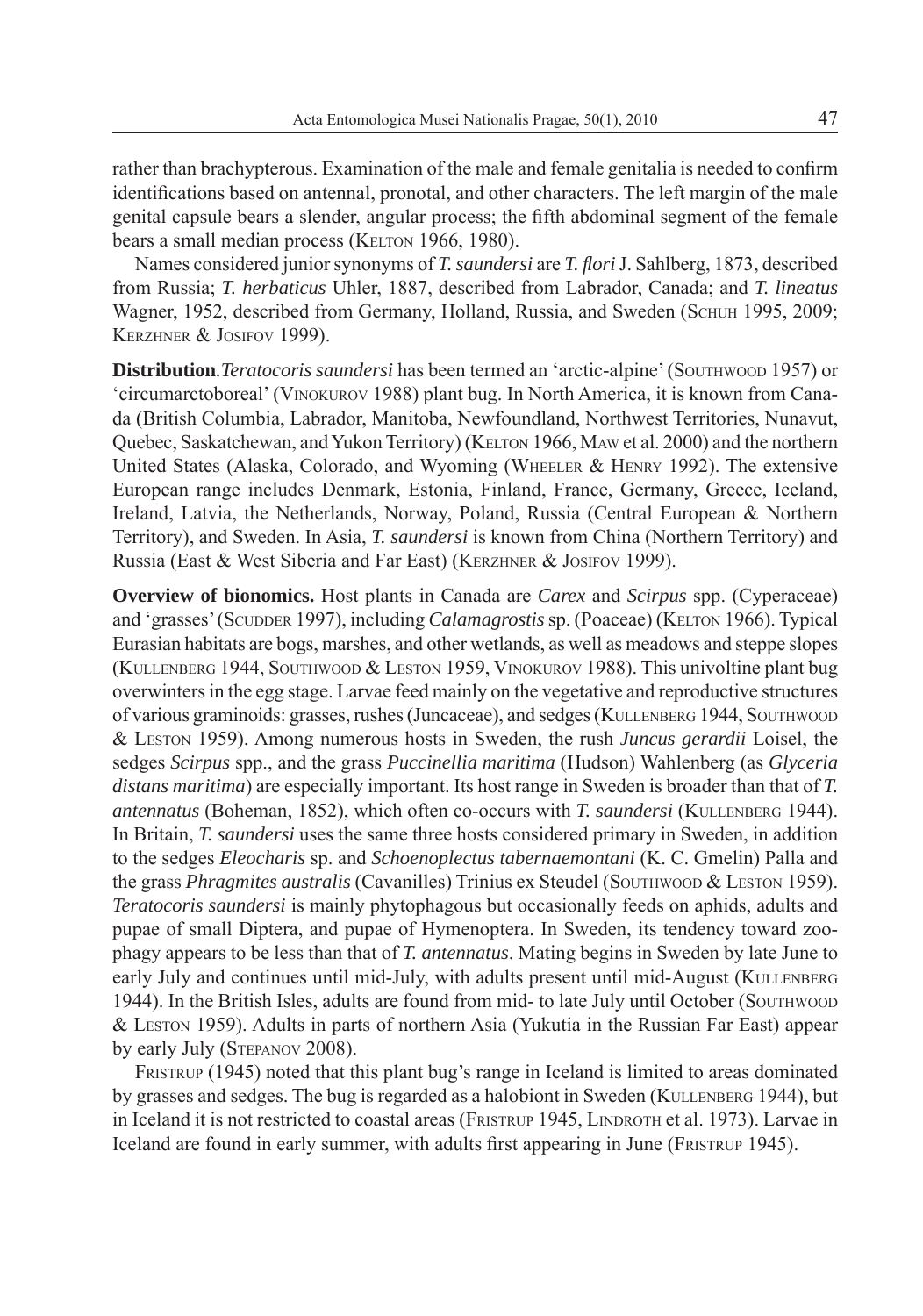#### **Observations on host plants and feeding habits in Iceland**

**Phytophagy.** In lowland areas of northern and southern Iceland, *T. saundersi* is common not only in wetlands but also in dry meadows. Beginning the first half of July 2003, the bugs frequently were observed on colonial bent, *Agrostis capillaris*, a common rhizomatous and stoloniferous grass in Iceland (e.g., HELGADÓTTIR & SNAYDON 1986), JÓNSSON et al. 2006). Under sunny conditions, adults and larvae fed on leaves and stems of *A. capillaris* and, in wetlands, on sedges (*Carex* spp.). When the weather was dull, however, larvae were not seen on their hosts but were found beneath by digging into the thatch (ca. 7.5 cm thick), which consisted of previous seasons' graminoid leaves and stems. Host plants also included the grasses *Deschampsia cespitosa* (L.) P. Beauvois, *Elymus repens* (L.) Gould, and *Leymus arenarius* (Fig. 1). The coloration of adults and larvae is similar to that of their graminoid hosts.

An adult once (Eyrarbakki, 7.vii.2008, sunny, 11:00 hr) fed on nectar from a flower of arctic sea rocket, *Cakile arctica* Pobedimova (Brassicaceae) on a sandy shore with dense stands of *Leymus arenarius*. The occasional presence of larvae on *Alchemilla fi licaulis* Buser (Rosaceae) might be incidental because this plant bug is known to develop only on graminoids. Alternatively, larvae might wander onto a nearby plant of this herb to feed on animal matter (see Fig. 3) or flower nectar. Other insects are known to seek nectar from the inconspicuous flowers of *Alchemilla* spp. (KNUTH & MÜLLER 1908: 342). Nectar feeding is common in Miridae, with adults sometimes dispersing from their true hosts to take nectar from plants on which larvae do not develop (WHEELER 2001: 231).

**Zoophagy.** The distinction between predation and scavenging in heteropterans often is blurred because it is not known if the organism being fed on was killed or already dead (COBBEN) 1978, WHEELER 2001). The observation of an adult *T. saundersi* feeding on a chironomid fly (Reykjavík, 28.vii.2004, partly sunny, 09:00 hr) was thought to represent predation (Fig. 2). An adult scavenged on the remains of a small fly (Reykjavík,  $26.vi.2008$ , sunny,  $14:00$  hr) that previously might have been fed on by an unknown predator (Fig. 3). An adult also fed on a small fly (Reykjavík, 1.vii.2009, 14:00 hr) as either a predator or scavenger.

**Adventitious biting.** When *T. saundersi* first explored human skin, the bug's behavior quickly was terminated by blowing away the offending individual, but similar explorations of skin by larvae or adults were allowed to continue. A fifth instar (Akureyri, 23.vi.2007, bright sunshine,  $09:00$  hr) pierced skin on the hand and imbibed fluids for almost 7.5 min while the bug was photographed (Fig. 4). An adult (Reykjavík, 26.vi.2008, 14:00 hr, sunny) also pierced skin and drew fluids.

## **Discussion**

CARVALHO (1959) did not list *T. saundersi* from Iceland in his world catalogue of the Miridae, and Iceland was omitted from the distribution cited by WHEELER  $&$  HENRY (1992) in their review of North American Miridae common to the Old and New Worlds. This mirid, however, was reported from Iceland by LINDROTH (1931: 148), as noted by FRISTRUP (1945). It also is among the insects that have colonized Surtsey, the small  $(2.7 \text{ km}^2)$  volcanic island that emerged off Iceland's south coast (29 km from the nearest mainland point) in November 1963; volcanic eruptions continued until 1967 (LINDROTH et al. 1973; FRIDRIKSSON 1975,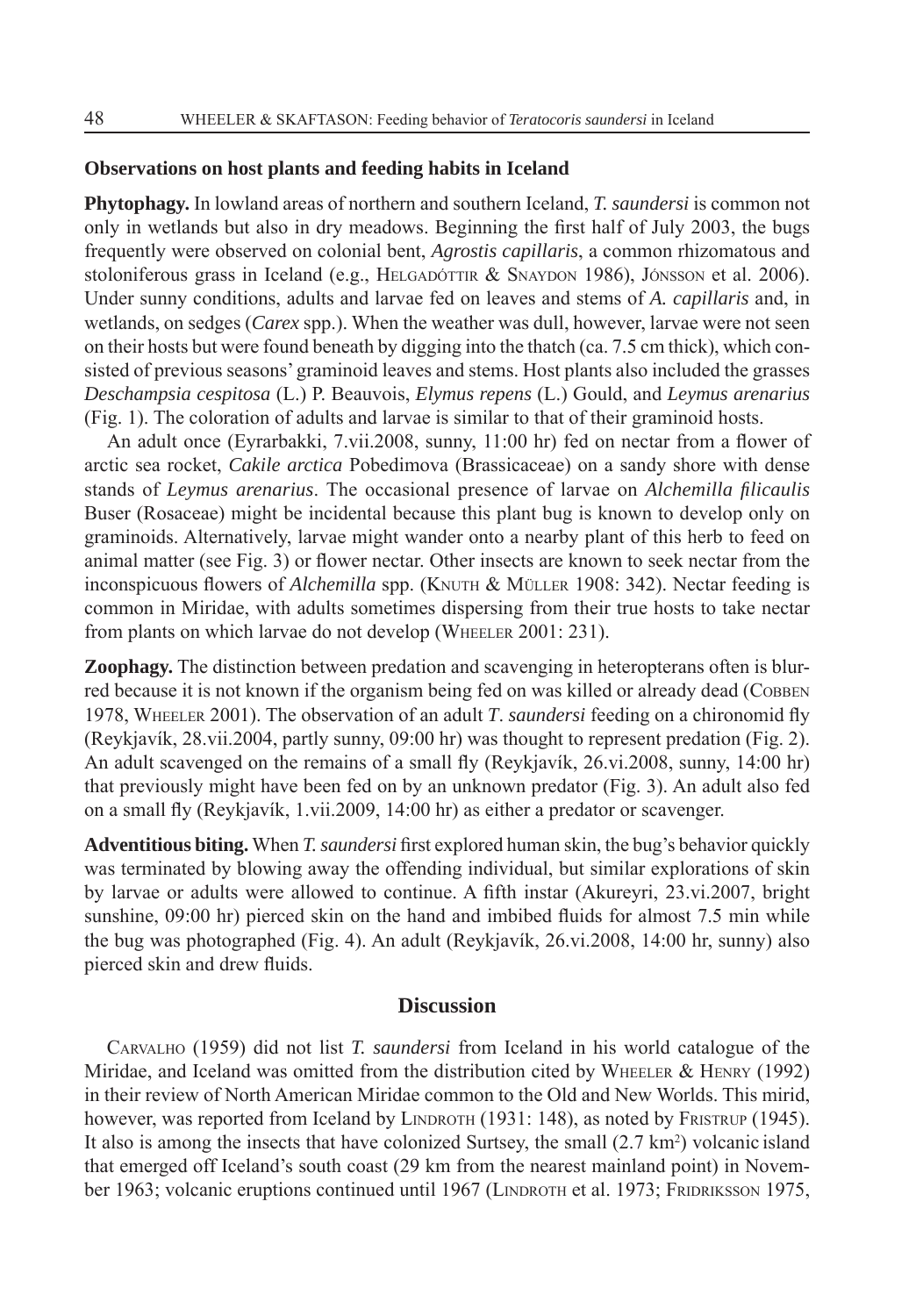

Figs. 1–4. *Teratocoris saundersi* Douglas & Scott, 1869 in Iceland: host plant and feeding habits. 1 – *Leymus arenarius* (Poaceae), a host plant on sandy shore, Reykjavík; 2 – female preying on a chironomid fly on the grass *L*. *arenarius*; 3 – male scavenging on a fly on thinstem lady's mantle, *Alchemilla filicaulis* (Rosaceae); 4 – fifth instar piercing human skin ('adventitious biting').

1987; ÓLAFSSON & INGIMARSDÓTTIR 2009). The mirid presumably reached Surtsey by aerial dispersal, probably from the Icelandic mainland or adjacent islands. *Teratocoris saundersi* is known from the nearby Westman Islands, some of which constitute the land areas nearest Surtsey. Westman records include Heimaey (16 km2 ), the largest island of the group, and the small island of Sudurey (LINDROTH et al. 1973).

Iceland's insect fauna is depauperate (MATHESON 1947), conforming to the general pattern of low biotic diversity in boreal regions of Europe and North America (e.g., FISCHER 1960,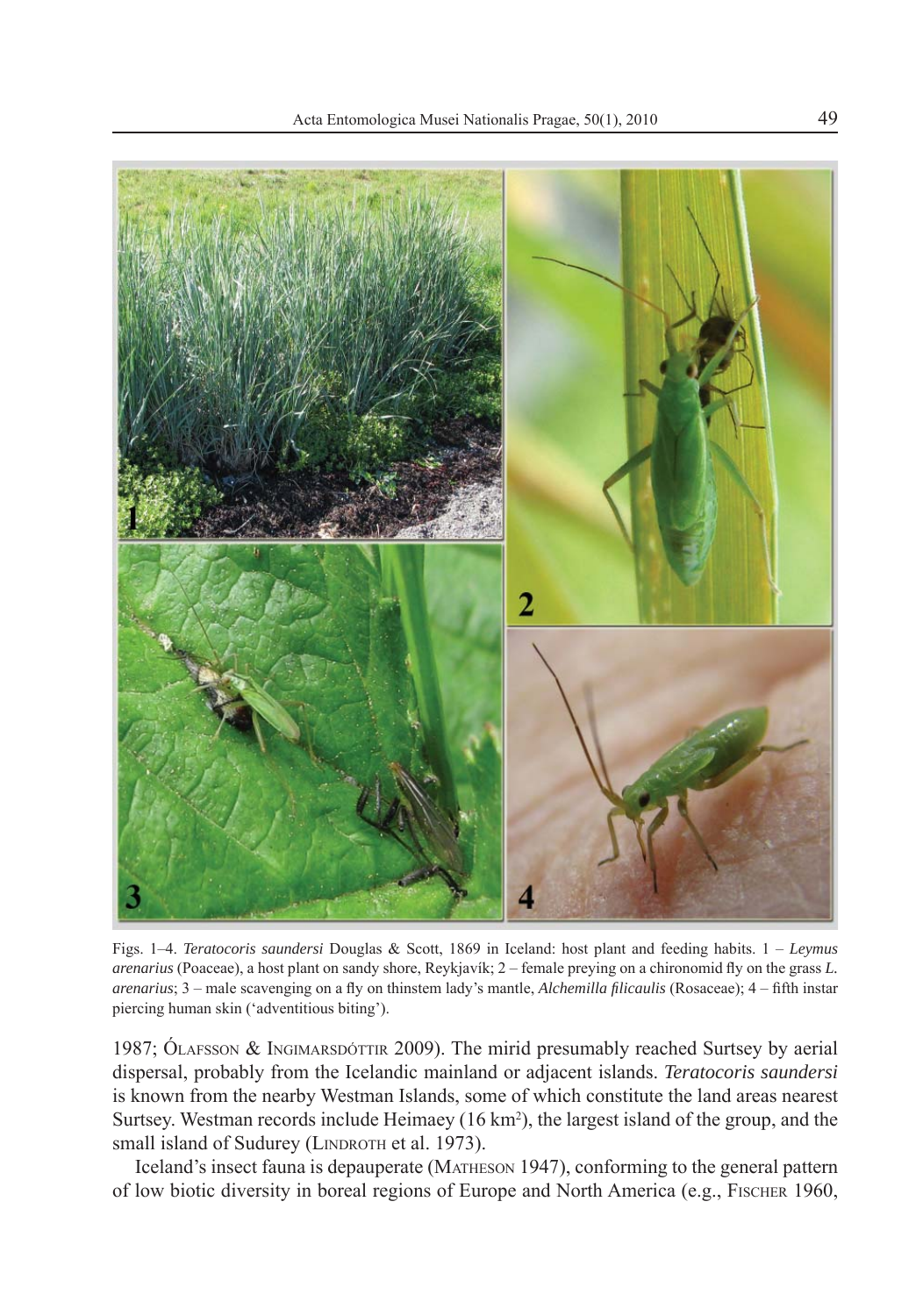PLATNICK 1991, GASTON 1996). Icelandic insects are nearly all of European origin, with the Nearctic element representing less than 1 % of the fauna. The island's fauna appears to have immigrated from Europe during an interglacial period when land extended more into the North Atlantic (LINDROTH 1931, 1957). Only one other mirid species, *Pachytomella parallela* (Meyer-Dür, 1843), is listed from Iceland in the most recent catalogue of Palaearctic Heteroptera (KERZHNER & JOSIFOV 1999). An orthotyline of the tribe Halticini, *P*. *parallela* also was reported first from Iceland by LINDROTH (1931). FRISTRUP (1945) noted that because only two specimens of *P*. *parallela* were known from Iceland, it might be only a 'casual visitor'. This plant bug now is established in Iceland (Skaftason, unpubl.).

Since FRISTRUP'S (1945) notes on biology, little additional information on the bionomics of *T. saundersi* on the Icelandic mainland appears to have been published. Recent references to this plant bug in Iceland include its listing among invertebrates captured in pitfall traps in hayfields and pastures (GUÐLEIFSSON & BJARNADÓTTIR 2002) and collection in a study of the effects of long-term use of fertilizers on hayfield invertebrates (GUÐLEIFSSON 2002).

The observations reported herein apparently provide the first specific host-plant records for *T. saundersi* in Iceland and the first records of adventitious biting by this plant bug. Stenodemines sometimes have been considered strictly phytophagous (e.g., SOUTHWOOD & LESTON 1959, McNEILL & SOUTHWOOD 1978, GIBSON 1980, DOLLING 1991) despite KULLENBERG's (1944) observations of zoophagy by *T*. *antennatus, T*. *saundersi*, and other Stenodemini in Sweden. Our records of predation and scavenging by *T*. *saundersi* in Iceland further document zoophagous tendencies in this mostly phytophagous plant bug. Species of *Teratocoris* might tend more toward zoophagy than do species of certain other stenodemine genera, such as *Stenodema* Laporte, 1833 and *Trigonotylus* Fieber, 1858 (KULLENBERG 1944). Trophic plasticity, however, characterizes the Miridae (WHEELER 2001). Further study of stenodemine feeding habits, involving *Teratocoris* and genera in the same clade (*Actinocoris* Reuter, 1878, *Myrmecoris* Gorski, 1852, and *Pithanus* Fieber, 1858; Schwartz 2008) and in other clades, may yet reveal that zoophagous tendencies in Stenodemini are as well developed as those of most other mirid groups.

## **Acknowledgments**

The first author is grateful to Thomas Henry (Systematic Entomology Laboratory, Agricultural Research Service, U.S. Department of Agriculture [SEL, ARS, USDA], National Museum of Natural History, Washington, DC, USA) for identifying *T. saundersi* and reviewing the manuscript and making useful suggestions for improvement, and Michele Touchet (SEL, ARS, USDA, Washington, DC) for providing relevant pages from works by FRISTRUP (1945) and LINDROTH (1931) and formatting the color plate.

### **References**

BUTLER E. A. 1923: *A biology of the British Hemiptera-Heteroptera.* Witherby*,* London, viii + 682 pp*.* CARVALHO J. C. M. 1959: A catalogue of the Miridae of the world. Part IV. Subfamily Mirinae*. Arquivos do Museu Nacional* **48**: 1–384.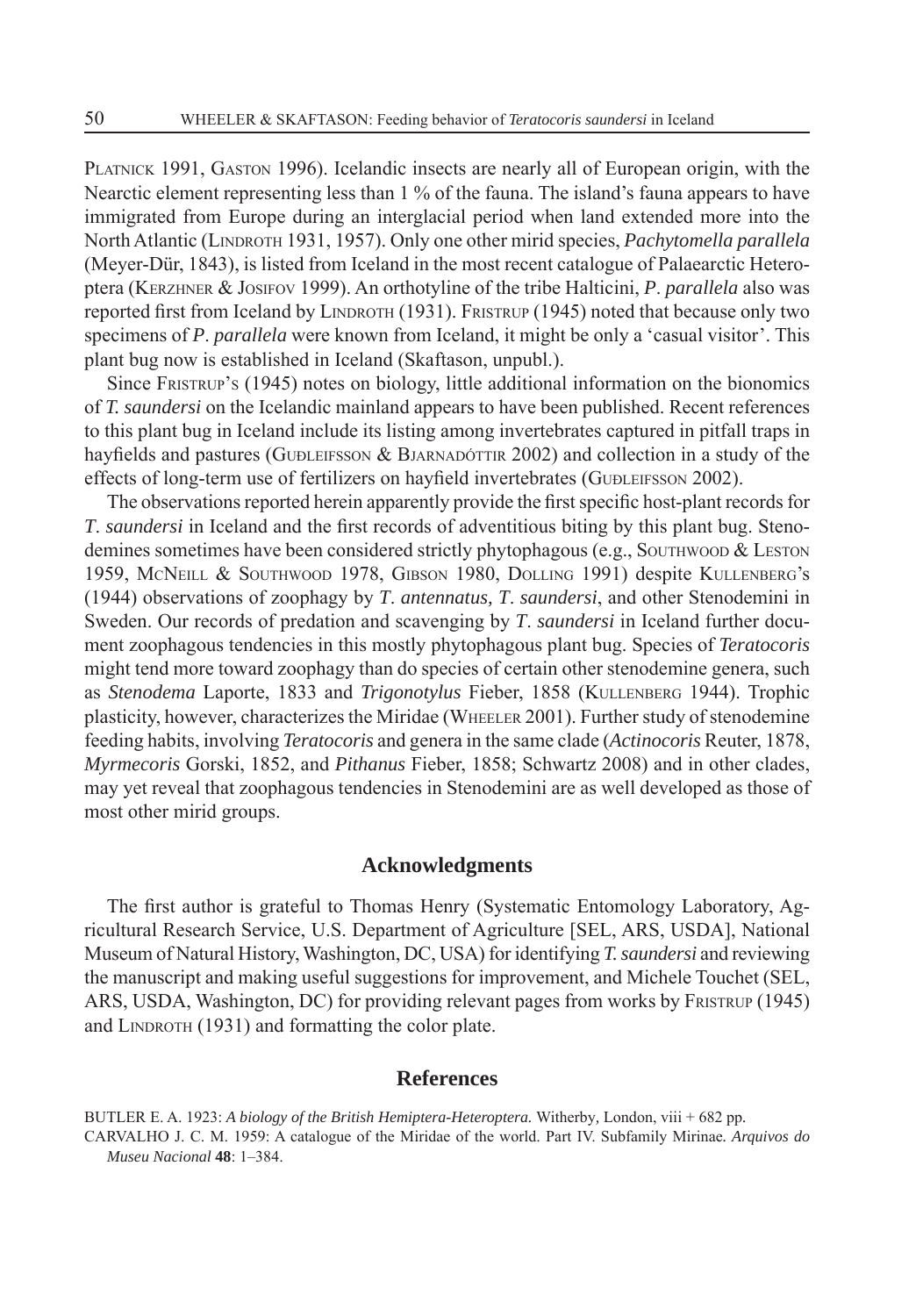- COBBEN R. H. 1978: Evolutionary trends in Heteroptera. Part II. Mouthpart-structures and feeding strategies*. Mededelingen Landbouwhogeschool* (Wageningen) **78(5)**: 1–407.
- DOLLING W. R. 1991: *The Hemiptera*. Oxford University Press, Oxford, UK, ix + 274 pp.
- DOUGLAS J. W. & SCOTT J. 1869: British Hemiptera: additions and corrections. *Entomologist's Monthly Magazine* **5**: 259–268.
- FISCHER A. G. 1960: Latitudinal variations in organic diversity. *Evolution* **14**: 64–81.
- FRIDRIKSSON S. 1975: *Surtsey*: *evolution of life on a volcanic island*. Butterworths, London, 198 pp.
- FRIDRIKSSON S. 1987: Plant colonization of a volcanic island, Surtsey, Iceland. *Arctic and Alpine Research* **19**: 425–431.
- FRISTRUP B. 1945: *The zoology of Iceland. Volume III, Part 51. Hemiptera 1. Heteroptera and Homoptera Auchenorhyncha* [*sic*!]. Ejnar Munksgaard, Copenhagen & Reykjavík, 21 pp.
- GASTON K. J. 1996: Biodiversity latitudinal gradients. *Progress in Physical Geography* **20**: 466–476.
- GIBSON C. W. D. 1980: Niche use patterns among some Stenodemini (Heteroptera: Miridae) of limestone grassland, and an investigation of the possibility of interspecific competition between Notostira elongata Geoffroy and Megaloceraea recticornis Geoffroy. *Oecologia* (Berlin) **47**: 352–364.
- GUÐLEIFSSON B. E. 2002: Impact of long term use of fertilizer on surface invertebrates in experimental plots in a permanent hayfi eld in Northern-Iceland. *Búvísindi* (*Icelandic Agricultural Sciences*) **15**: 37–49.
- GUÐLEIFSSON B. E. & BJARNADÓTTIR B. 2002: List of invertebrates collected in pitfall traps in hayfields and pastures in Northern-Iceland 1996–1997. *Búvísindi* (*Icelandic Agricultural Sciences*) **15**: 27–36.
- HELGADÓTTIR Á. & SNAYDON R. W. 1986: Patterns of genetic variation among populations of Poa pratensis L. and Agrostis capillaris L. from Britain and Iceland. *Journal of Applied Ecology* **23**: 703–719.
- HENRY T. J. 2009: Biodiversity of Heteroptera. Pp. 223–263. In: FOOTTIT R. G. & ADLER P. H. (eds.): *Insect biodiversity: science and society*. Wiley-Blackwell, Chichester, UK, xv + 632 pp.
- JÓNSSON J. A., SIGURÐSSON B. D. & HALLDÓRSSON G. 2006: Changes in bird life, surface fauna and ground vegetation following afforestation by black cottonwood (Populus trichocarpa Torr. & Gray). *Icelandic Agricultural Sciences* **19**: 33–41.
- KELTON L. A. 1966: Review of the species of Teratocoris Fieber, with description of a new species from the Nearctic Region (Hemiptera: Miridae). *Canadian Entomologist* **98**: 1265–1271.
- KELTON L. A. 1980: *The insects and arachnids of Canada. Part 8. The plant bugs of the Prairie Provinces of Canada: Heteroptera: Miridae*. Research Branch Agriculture Canada Publication 1703. Minister of Supply and Services Canada, Hull, Quebec, 408 pp.
- KERZHNER I. M. & JOSIFOV M. 1999: Miridae Hahn, 1833. Pp. 1–577. In: AUKEMA B. & RIEGER C. (eds.): *Catalogue of the Heteroptera of the Palaearctic Region*, *Volume 3*: *Cimicomorpha II*. The Netherlands Entomological Society, Amsterdam, xiv + 577 pp.
- KNUTH P. & MÜLLER H. 1908: *Handbook of fl ower pollination*. Clarendon Press, Oxford, UK, viii + 703 pp.
- KULLENBERG B. 1944: Studien über die Biologie der Capsiden. *Zoologiska Bidrag från Uppsala* **23**: 1–522.
- LINDROTH C. H. 1931: Die Insektenfauna Islands und ihre Probleme. *Zoologiska Bidrag från Uppsala* **13**: 105–589.
- LINDROTH C. H. 1957: *The faunal connections between Europe and North America*. Almqvist & Wiksell, Stockholm, 344 pp.
- LINDROTH C. H., ANDERSSON H., BÖDVARSSON H. & RICHTER S. H. 1973: Surtsey, Iceland: the development of a new fauna, 1963–1970. Terrestrial invertebrates. *Entomologica Scandinavica Supplement* **5**: 1–280.
- MATHESON R. 1947: [Review of] The zoology of Iceland, Volume III, Parts 41, 43, 44, 51. *Quarterly Review of Biology* **22**: 221.
- MAW H. E. L., FOOTTIT R. G., HAMILTON K. G. A. & SCUDDER G. G. E. 2000: *Checklist of the Hemiptera of Canada and Alaska*. NRC Research Press, Ottawa, 220 pp.
- McNEILL S. & SOUTHWOOD T. R. E. 1978: The role of nitrogen in the development of insect/plant relationships. Pp. 77–98. In: HARBORNE J. B. (ed.): *Biochemical aspects of plant and animal coevolution: Proceedings of the Phytochemical Society Symposium, Reading, April, 1977*. Academic Press, London, xvii + 435 pp.
- ÓLAFSSON E. & INGIMARSDÓTTIR M. 2009: The land-invertebrate fauna on Surtsey during 2002–2006. *Surtsey Research* **12**: 113–128.